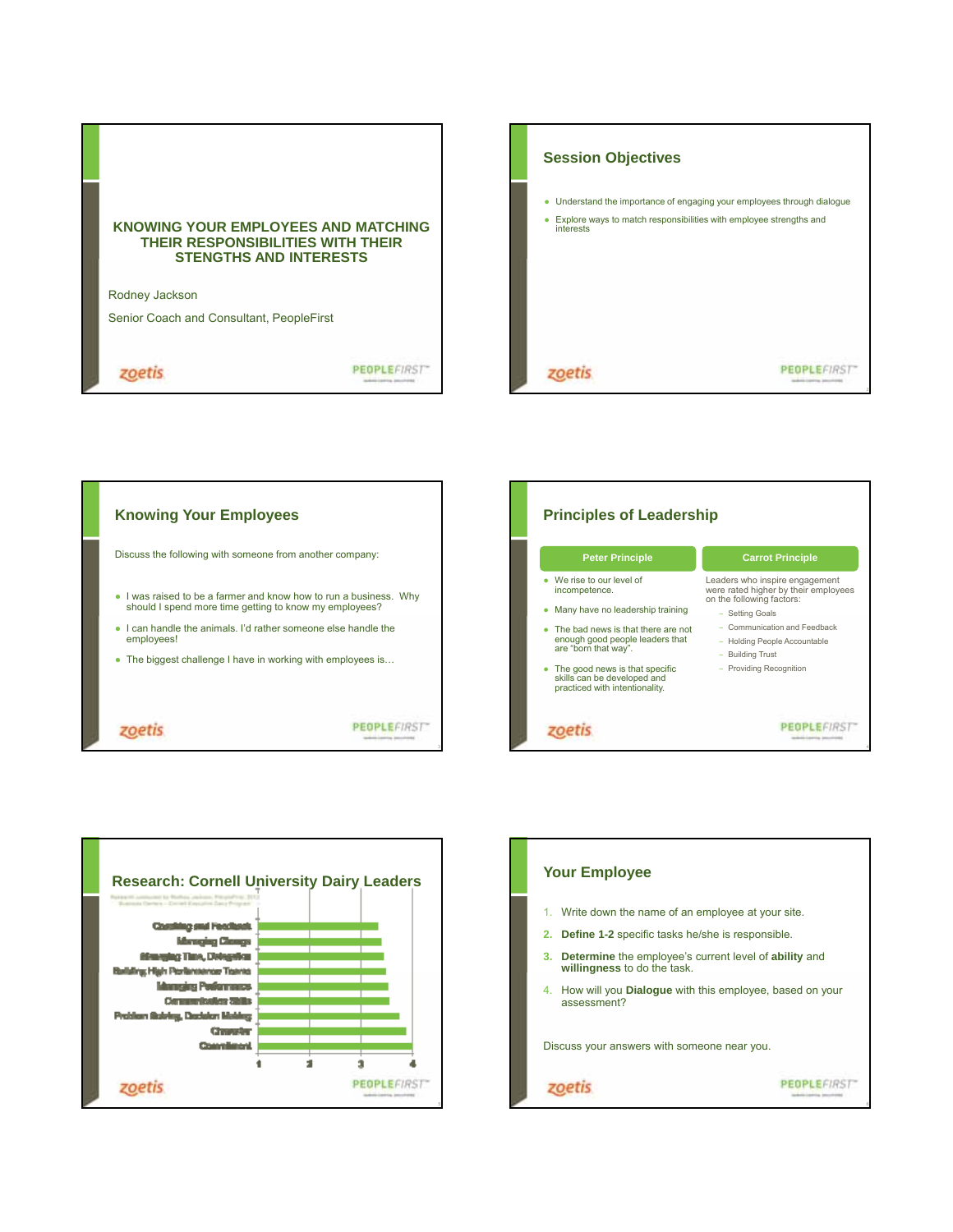

## **1. DEFINE the goals, roles, and tasks**

## **Parlor or Milking Supervisor**

- Manage Performance of Each Employee; Set Goals and Give Daily Feedback
- Provide Training to Employees on Protocol for the Milking Process
- Communicate and Uphold Safety and Milk Quality Standards
- Manage Shift Schedule and Ensure All Roles Are Covered Daily
- Document Daily Amount of Milk, Temperature, and Time Milked

zoetis

**PEOPLEFIRST** 







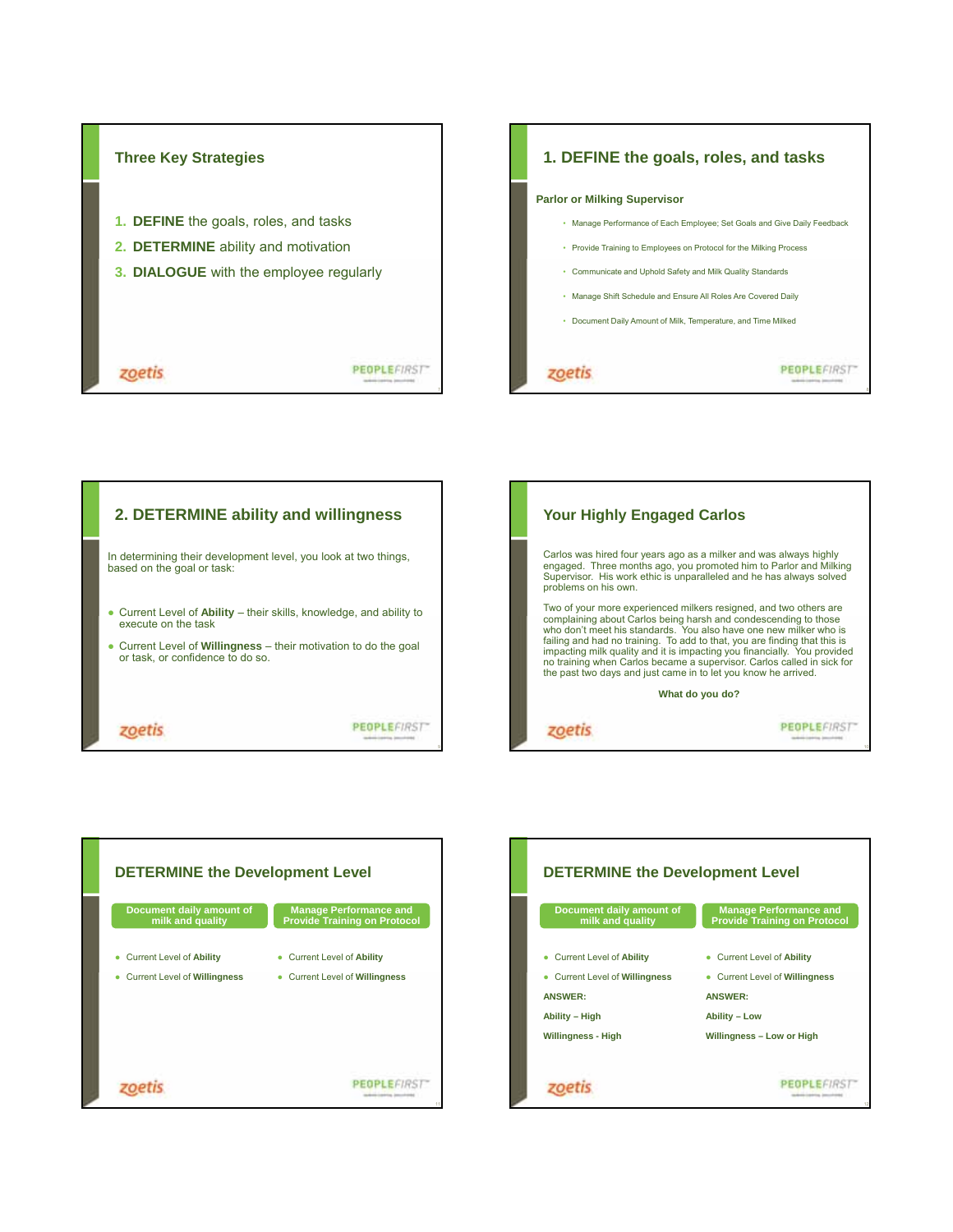







## **Your Employee** 1. Write down the name of an employee at your site. **2. Describe** 2-3 specific goals or tasks. **3. Determine** the development levels of each goal or task. **4. Discuss** the three steps above with one other person. 5. Describe how you will **Dialogue** with this employee, based on your assessment. PEOPLEFIRST zoetis